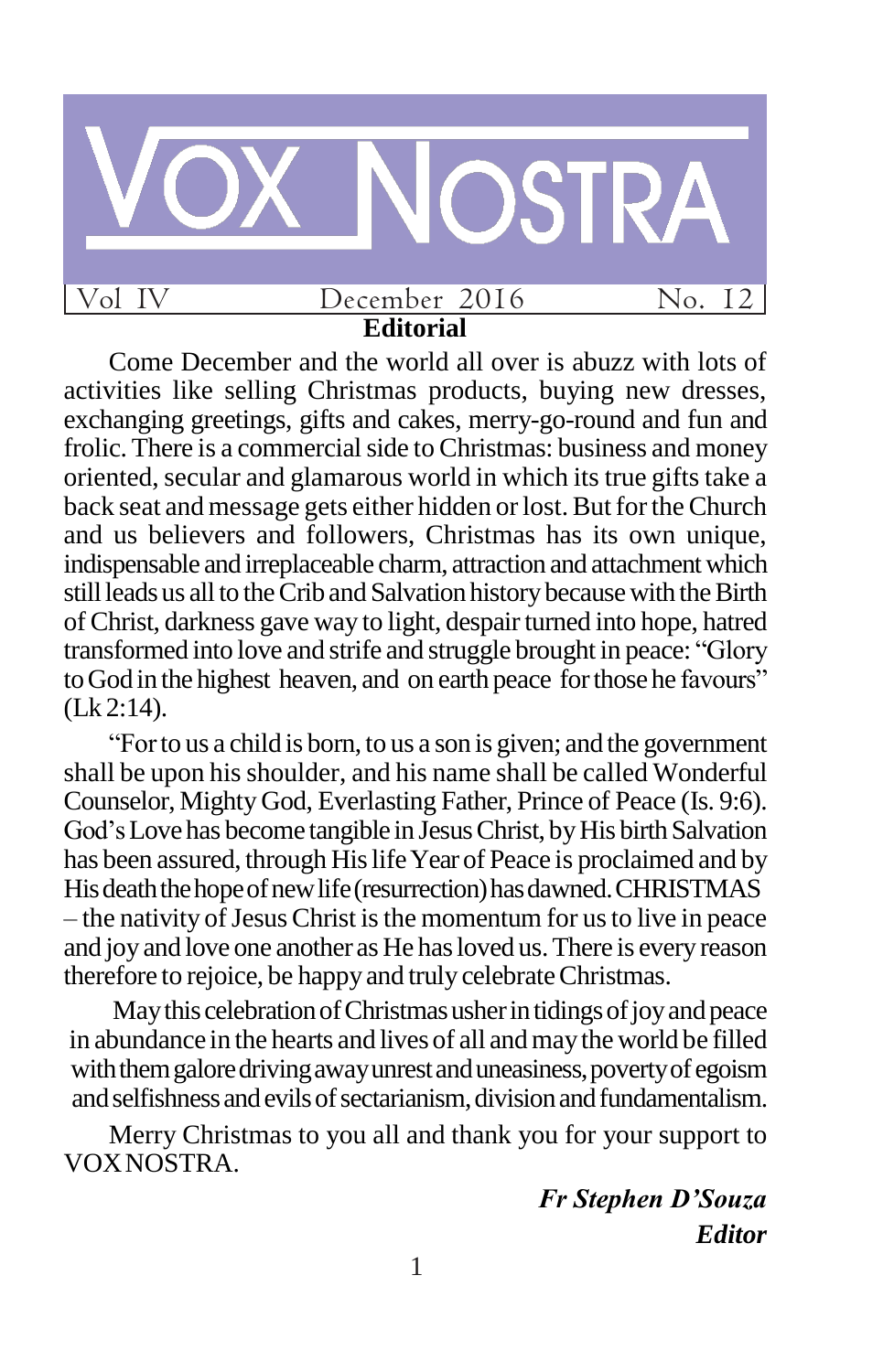# **Dear Rev. Fathers, Brothers and Sisters: 1. DIOCESANEUCHARISTICPROCESSION**

The annual diocesan Eucharistic procession held on the solemnity ofChrist theKing turned out to be a grand event of our devotion to our Eucharistic Lord and public manifestation of our faith in Him: the *Bread of Life* (Jn 6:36). That very day our beloved Holy Father Pope Francis concluded the Year of Mercy in a befitting ceremony in the Vatican; the ordinary liturgical year was over paving way forthe holy season of Advent and the clergy, religious and lay faithful of this diocese gathered together in the campus of Mother of Sorrows Church in Udupi to proclaim Christ as the Universal King through the Eucharistic celebration, its adoration, solemn procession and benediction. My profound thanks to Very Rev. Fr Fred Mascarenhas the Parish Priest of Mother of SorrowsChurch and Dean of Udupi deanery for hisleadership in the meticulous planning and execution of this event; to the Assistant Parish Priest Rev. Fr Royson Fernandes for the support; for the collaboration extended by the Priests of the Udupi deanery; to the Organizing Committee members mainly drawn from the Udupi Parish and of other parishes of the deanery; the Udupi Church Parish Pastoral and Finance Council members and all those who closely and actively involved, cooperated, collaborated and joined hands selflessly and generously making this annual event a memorable one of holy and prayerful experience.

I have made a note of the presence and active participation of the laity in large numbers with great joy and happiness and I request you dear Parish Priests to convey my thanks and appreciation to your parishioners on my behalf.

As I place on record with a grateful heart for the support, goodwill and every assistance extended by the Organizing Committee under the leadership of the Parish Priest and Dean Fr Fred Mascarenhas and all from the Udupi Parish and the clergy, men and women religious and lay faithful of Udupi deanery and outside of it, I pray to the Eucharistic Lord to bless us all abundantly to continue to proclaim Him asthe King of Kings and the Bread of our Life.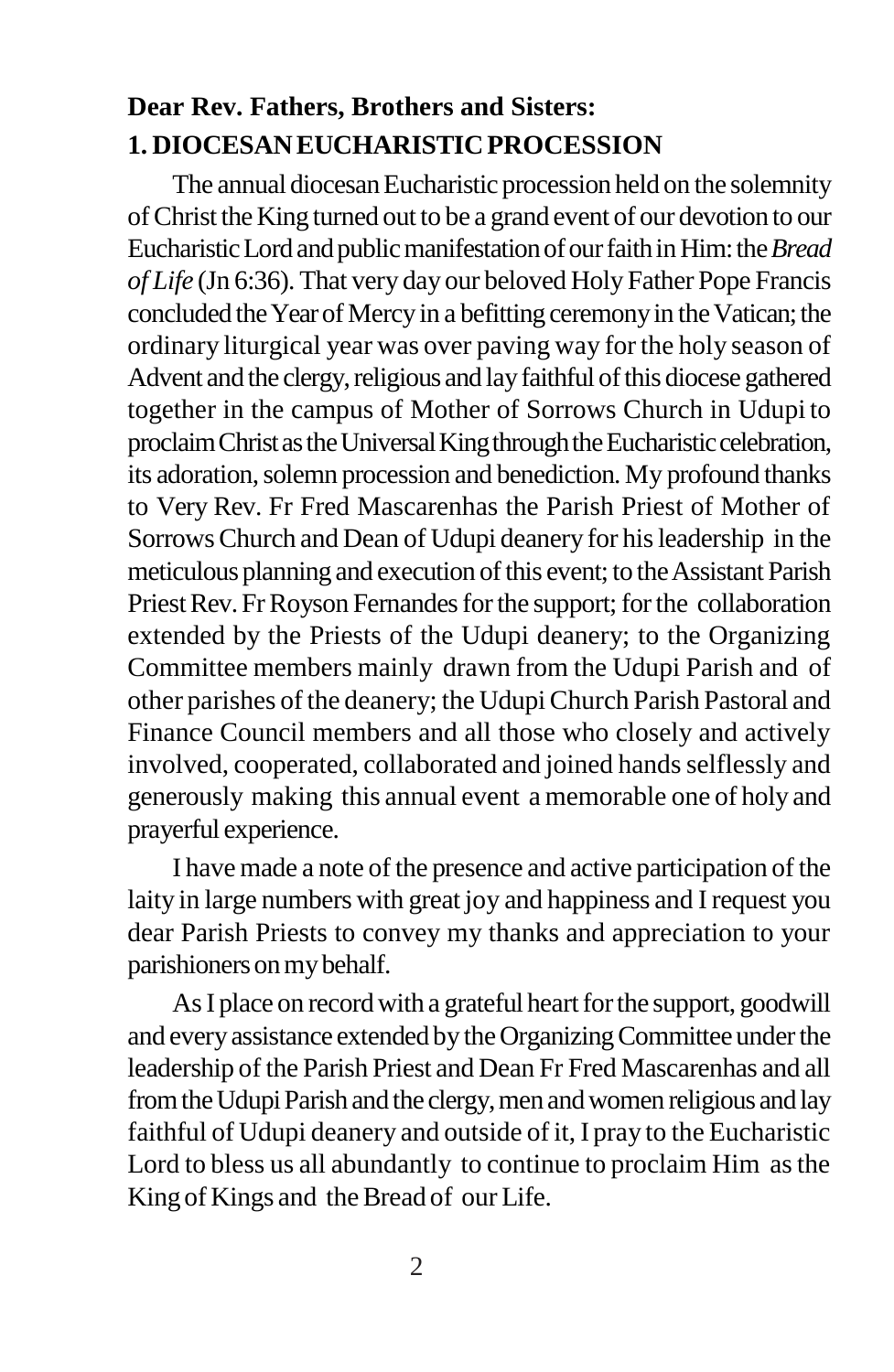## **2. DALIT LIBERATIONSUNDAY**

The CBCI has invited us all to keep up the Dalit Liberation Sunday on 11 December 2016 to reflect on the theme: *Administer Justice daily! Deliverthe Oppressed (Jer.21:12).*It is an occasion to celebrate the culture and history of the dalits, at the same time to show solidarity to them in their sufferings and struggles. It needs to be observed with the hope that God will never abandon His people especially the poor and the oppressed; those who are denied opportunities. He cares all of us equally. We are called to share this unity asthe mystical body of Christ our Lord who shared His life and love for all without any discrimination. Let this day be a day of unity in the Church in India promoting peace and love of the gifts of the Holy Spirit on this earth. I request for prayers for this cause and a special intention during the Holy Masses to be celebrated that day so that religious freedom is respected in our secular India and justice is rendered to the affected people thereby showing our solidarity to our Dalit sisters and brothers.

## **3. MISSIONSUNDAYCOLLECTION**

Itis veryhearteningto notethemissionconsciousnessof ourfaithful: the clergy, religious and the laity the way Mission Sunday is celebrated and kept; truly, words can ever express this consciousness adequately. In most of the parishes, the collection drive takes place throughout the year through mission box collection from every family. The generosity ofthe people is overwhelminglydemonstrated on the day set aside for the missions through offerings, food festivals and auctioning events. Our priests all overtheDiocese have taken such a leadershipmotivating respective parishioners and animating them to donate generously that the collection this year has increased by rupees over ten lakhs as compared to last year and the total Mission Sunday collection this year stands at '67,22,234 as compared to '55,43,495 of last year. I thank you dear Rev. Fathers, Brothers and Sisters for your all out effort and support in generating such a huge collection for the missions and above all enthusing your parishioners of ourresponsibilityto pray and work for the mission to proclaim God's command and witness to His Word. Please convey my heartfelt thanks to your dear parishioners for their generosityandmissionconsciousnessinabigway.MayGodblessyou all.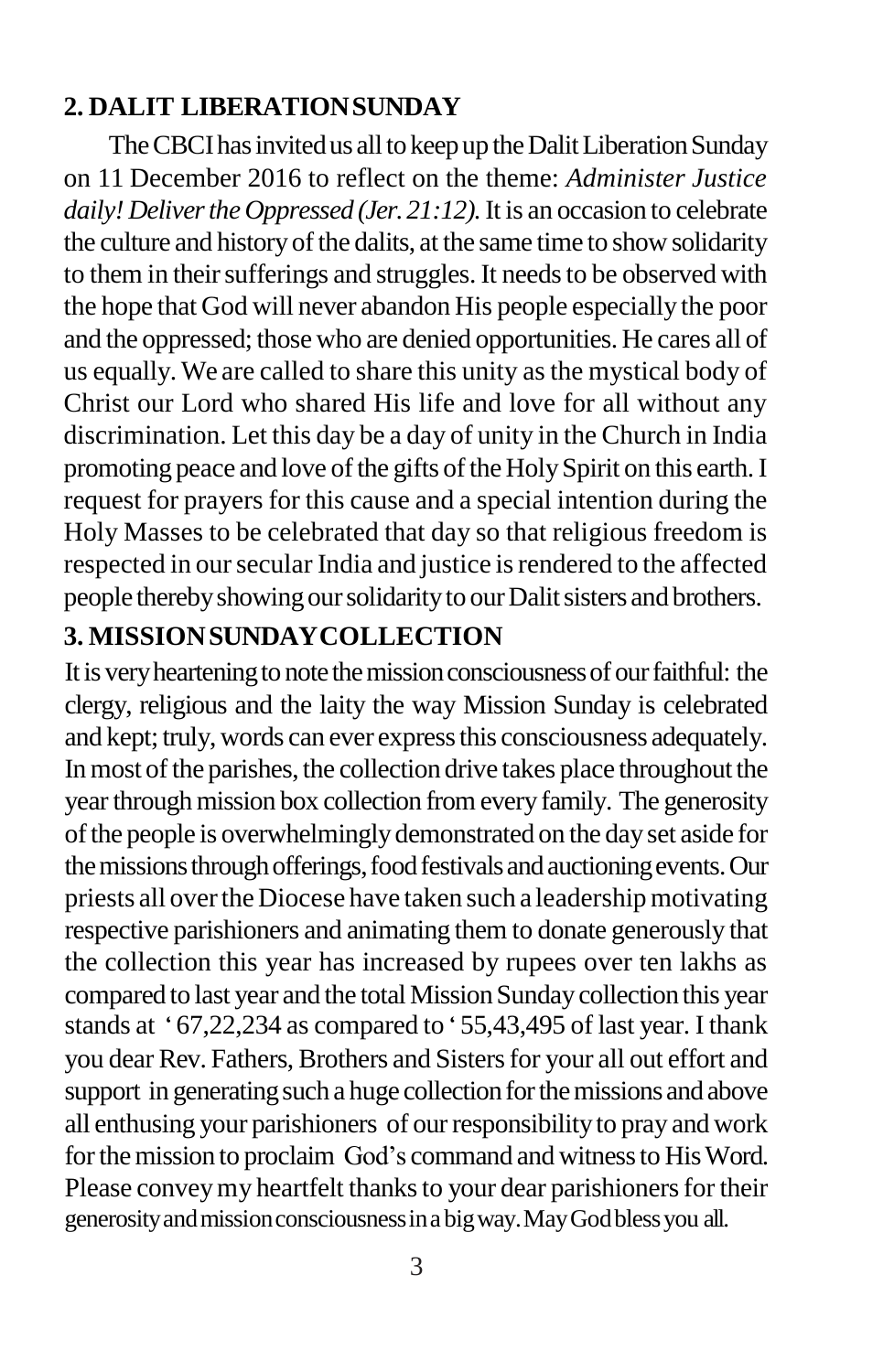#### **4.ELECTION TOTHESTATUTORYBODIES**

I am sure that elections are being held in all parishes for the various StatutoryBodies as per the new Constitution which came into effect from 01 November 2016. Please constitute new Bodies of PPC and PFC by 15 December 2016 and send the list of names of these bodies to me for approval so that the new term can begin from 01 January 2017 and they function as per the Constitution on time. I do understand the work and effort involved in this exercise on the part of the Parish clergy. I appreciate verymuch your goodwill and cooperation.Thanks verymuch.

#### **5. NEWPRESBYTERYATPANGALAPARISH**

The newly constructed presbytery at St John the Evangelist Church was inaugurated on 19 November 2016 and blessed by me after a meaningful Eucharistic celebration held in the said Church. A thanksgiving formal function followed the inauguration and blessing ceremony after which lunch wasserved to all. The parishioners under the leadership of the Parish Pastoral and Finance Councils came forward to put up the presbytery on their own and contributed in a big way in the realization of this project which needs to be appreciated. I thank the Parish Priest Rev. Fr Leslie D'Souza for his all out effort and leadership; support given by Rev. Fr Vincent Coelho the Principal and the PPC and PFC for their enthusiasm, cooperation and every assistance provided in the realization of this project and for giving the parish clergy a decent and worthy home which was a long felt need. May God bless the Parish community of Pangala Parish for its goodwill towards their priests and their welfare.

### *6.* **2017 – YEAR OFTHE** *"WORD OF GOD"*

As proposed by the Council of Priests in its last meeting held on 21-10-2016 I am pleased to declare 2017 astheYear of *Lexio Divina:*  Year of the Word of God in this Diocese. The manner in which this Yearneedsto be celebrated in all parisheswill be chalked out by*Divya*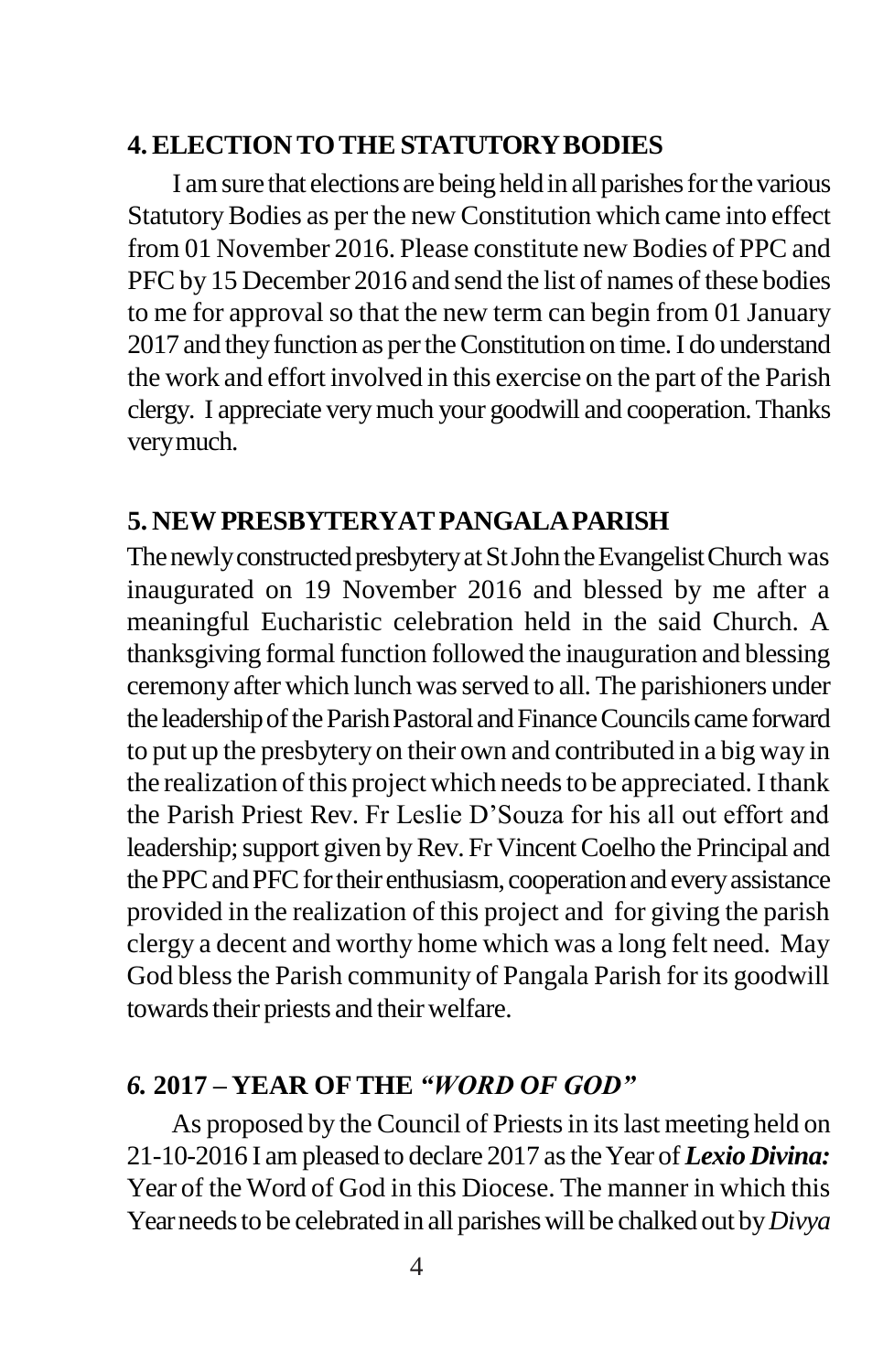*Jyothi* and informed to you in due course of time. I need not emphasize the importance of the study, reflection and life-experience of God's Wordin the life of everybeliever/Christian since theChurch exists and is established to proclaim it and also witness as is the command of the Lord Jesus and hence it shall be our honest endavour to make this Year of *Lexio Divina* a Year of thorough study of the Bible through seminars, classes, catechesis and group discussions, its meditation through Bible service and homilies and live, promote and witness to it through lifeexperience.

#### **7. CHRISTMASGREETINGS**

Dear Rev. Fathers, Brothers and Sisters, Happy Christmas! Christ, the Saviour of the world is born for us and hence let us rejoice in the day of our salvation. "Let us open our hearts to receive the grace of this day, which is Christ himself. Jesus is the radiant day•which has dawned on the horizon of humanity. "A day of mercy in which God our Father has revealed his great tenderness to the entire world. A day of light, which dispels the darkness of fear and anxiety. A day of peace, which makes for encounter, dialogue and, above all, reconciliation. A day of joy: a great joy• for the poor, the lowly and for all the people" (cf. Lk 2:10) (Pope Francis). Christmas is an event which is renewed in every family, parish and community which receives the love of God made incarnate in Jesus Christ. Where God is born, peace is born. And where peace is born, there is no longer room for hatred and for war. Where God is born, hope is born; and where hope is born, persons regain their dignity. May our closenesstoday be felt by those who are most vulnerable in oursociety.Where God is born, mercy flourishes. Mercy is the most precious gift which God gives us and in which we are called to discover that tender love of our heavenly Father for each of us.Today,then, let ustogetherrejoice in the dayof oursalvation.As we contemplate the Crib, let us gaze on the open arms of Jesus, which show us the merciful embrace of God. May the Babe born at Bethlehem shower upon you all His Peace, Joy and Love in abundance and may you have a holy and blessedChristmas, i.e., mywish and prayerfor you.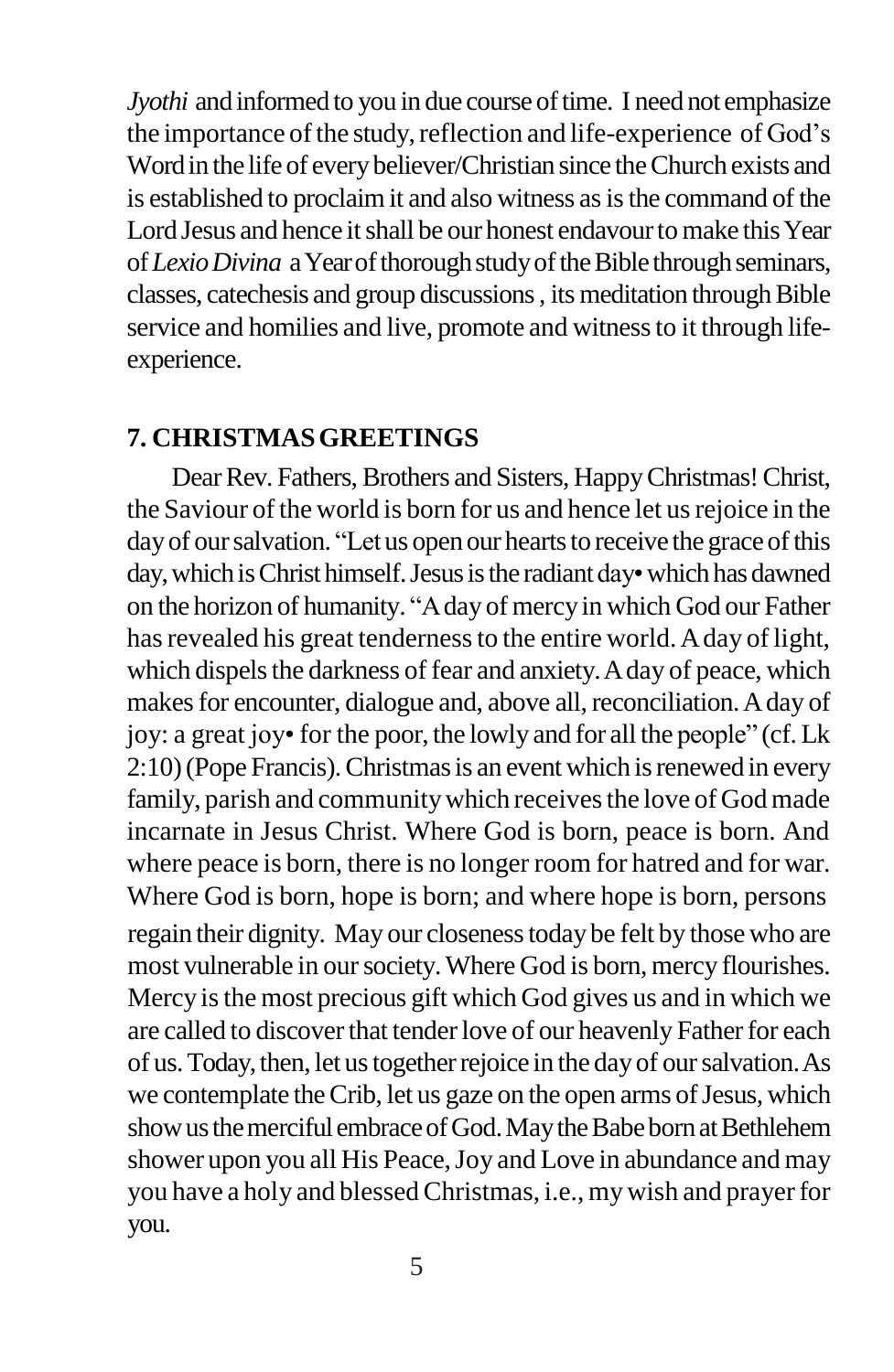InvokingGod'splentiful graces and blessings upon you during this holy season of Advent, with greatest joy in my heart and happiness, I wish youmerryChristmas.

 $+$  $k$ obo

Gerald I. Lobo **Bishop of Udupi**

# —— **IMPORTANT DAYS TO NOTE IN DECEMBER**

## **08 December – Pro-life Day:**

Solemnity of the Immaculate Conception of the Bl. Virgin Mary will be celebrated asthe Pro-life day.

## **10 December – International Human Rights Day**:

The earth belongs to all and all have a right to live as per the Plan of the Creator.

## **18 December – International Migrant Workers Day:**

Our hearts go out to those who are jobless, displaced, destabilized and shunned due to ethnic and language, colour and faith differences and so also ourprayers.

————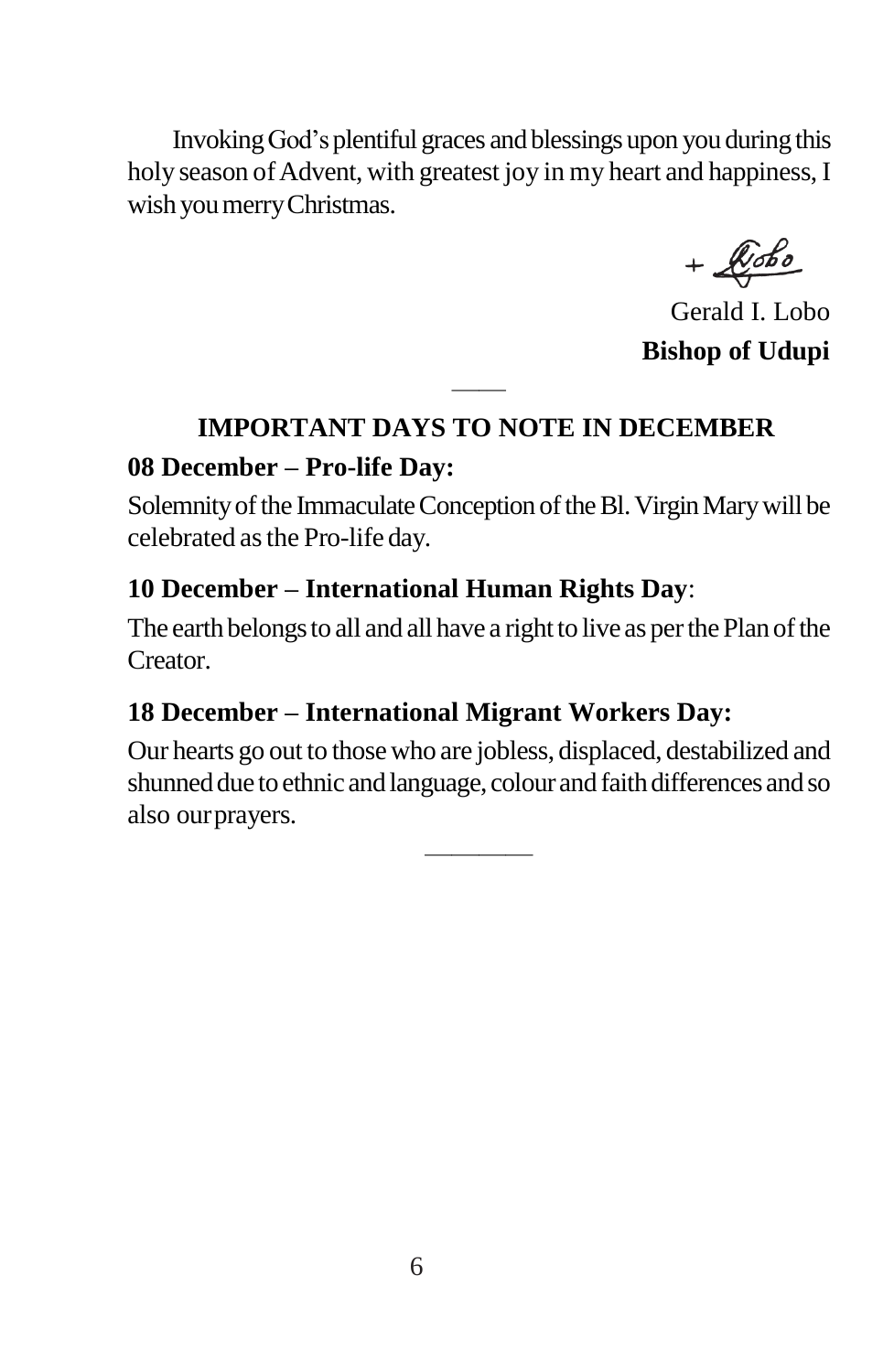# **EARMARKED COLLECTIONS**

| <b>Place</b>         | <b>Seminary</b><br><b>Formation</b> | <b>Nativity</b> | <b>Mission</b><br><b>Sunday</b> |
|----------------------|-------------------------------------|-----------------|---------------------------------|
| Kallianpur, Milagres | 14,130                              | 18,573          | 1,25,100                        |
| Ajekar               | 4,000                               | 11,500          | 1,10,000                        |
| <b>Barkur</b>        | 8,240                               | 18,606          | 66,100                          |
| <b>Basrur</b>        | 10,150                              | 18,800          | 2,02,000                        |
| <b>Belle</b>         | 13,503                              | 23,645          | 8,35,700                        |
| Belman               | 14,860                              | 13,821          | 2,00,000                        |
| <b>Belve</b>         | 1,360                               | 1,370           | 18,000                          |
| <b>Brahmavar</b>     | 11,700                              | 20,900          | 1,19,150                        |
| <b>Byndoor</b>       | 6,300                               | 8,200           | 71,000                          |
| Gangolli             |                                     | 9,217           | 45,080                          |
| Giri                 | 5,712                               | 8,522           | 1,03,232                        |
| Hirgan               | 2,876                               | 8,100           | 1,12,000                        |
| Kalathur             | 2,880                               | 3,120           | 58,000                          |
| Kallianpur           | 12,070                              | 22,630          | 1,01,346                        |
| Kalmady              | 4,535                               | 5,515           | 45,000                          |
| Kanajar              | 5,875                               | 8,056           | 4,20,348                        |
| Karkal- Attur        | 27,180                              | 11,840          | 4,00,000                        |
| <b>Karkal Town</b>   | 8,113                               | 18,043          | 2,10,000                        |
| Katapadi             | 11,079                              | 14,880          | 1,32,720                        |
| Kelmbet              | 2,098                               | 3,635           | 40,040                          |
| Kemman               | 4,822                               | 13,246          | 98,275                          |
| Kenha Mudarangadi    | 4,856                               | 8,000           | 80,000                          |
| Kota                 | 2,875                               | 4,130           | 20,200                          |
| Koteshwar            | 1,795                               | 4,260           | 24,210                          |
| Kundapur             | 12,088                              | 19,060          | 1,04,340                        |
| Kuntalnagar          | 3,211                               | 6,640           | 2,10,000                        |
| Manipal              | 14,200                              | 14,400          | 67,000                          |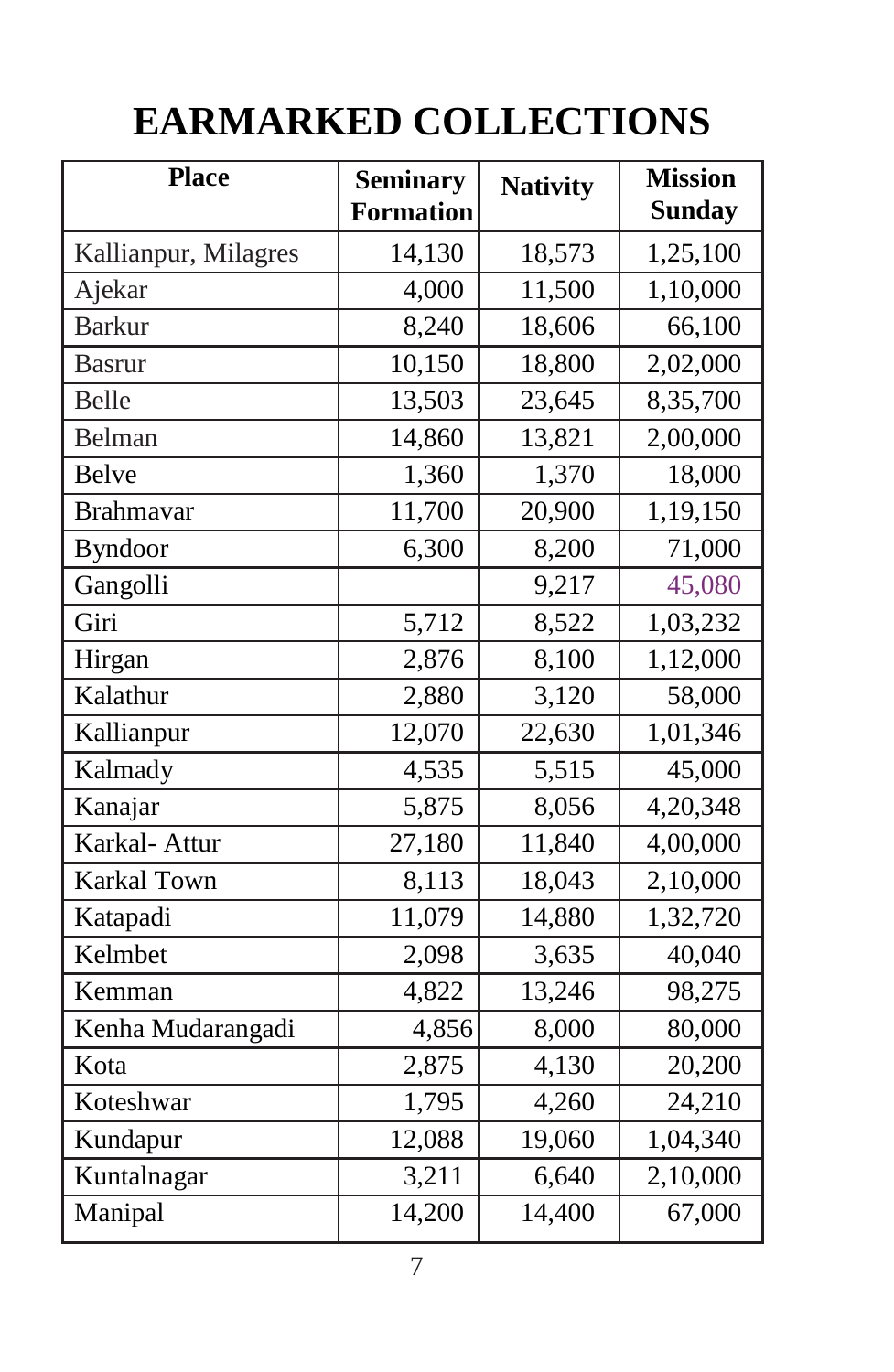| <b>Place</b>                  | <b>Seminary</b><br><b>Formation</b> | <b>Nativity</b> | <b>Mission</b><br><b>Sunday</b> |
|-------------------------------|-------------------------------------|-----------------|---------------------------------|
| Miyar                         | 5,820                               | 13,600          | 70,294                          |
| Mukamar                       | 3,232                               | 3,920           | 62,222                          |
| Mundkur                       | 3,577                               | 2,648           | 24,034                          |
| <b>Nakre</b>                  | 5,512                               | 7,954           | 2,56,602                        |
| Padukone                      | 3,510                               | 9,400           | 38,450                          |
| Palimar                       | 2,170                               | 4,480           | 70,000                          |
| Pamboor                       | 5,418                               | 10,635          | 91,760                          |
| Pangala                       | 11,838                              | 17,685          | 2,70,268                        |
| Parapady                      | 1,211                               | 2,486           | 37,091                          |
| Perampally                    | 5,400                               | 9,400           | 1,45,410                        |
| Pernal                        | 4,233                               | 6,172           | 44,900                          |
| Pethri                        | 2,207                               | 3,286           | 16,462                          |
| Piusnagar                     | 7,444                               | 11,835          | 75,000                          |
| Sastan                        | 12,501                              | 20,419          | 70,000                          |
| Shirva                        | 20,274                              | 32,425          | 2,38,000                        |
| Tallur                        | 5,186                               | 10,102          | 47,443                          |
| Thottam                       | 7,240                               | 14,368          | 2,00,000                        |
| Trasi                         | 6,680                               | 8,700           | 38,500                          |
| Udupi                         | 22,586                              | 34,222          | 6,40,000                        |
| Udyavar                       | 13,220                              | 24,000          | 1,60,000                        |
| Yermal                        | 1,600                               | 2,700           | 40,000                          |
| Kerekatte                     | 1,240                               | 2,320           | 2,885                           |
| Kera                          | 1,080                               | 1,860           | 21,500                          |
| Kandlur                       | 1,230                               | 2,232           | 25,252                          |
| <b>Ozanam Home Kallianpur</b> |                                     |                 | 6,320                           |
| <b>Minor Seminary Belle</b>   |                                     |                 | 8,000                           |
| Salesian Sisters, Shirva      |                                     |                 | 3,000                           |
|                               | 3,64,917                            | 5,75,558        | 67,22,234                       |